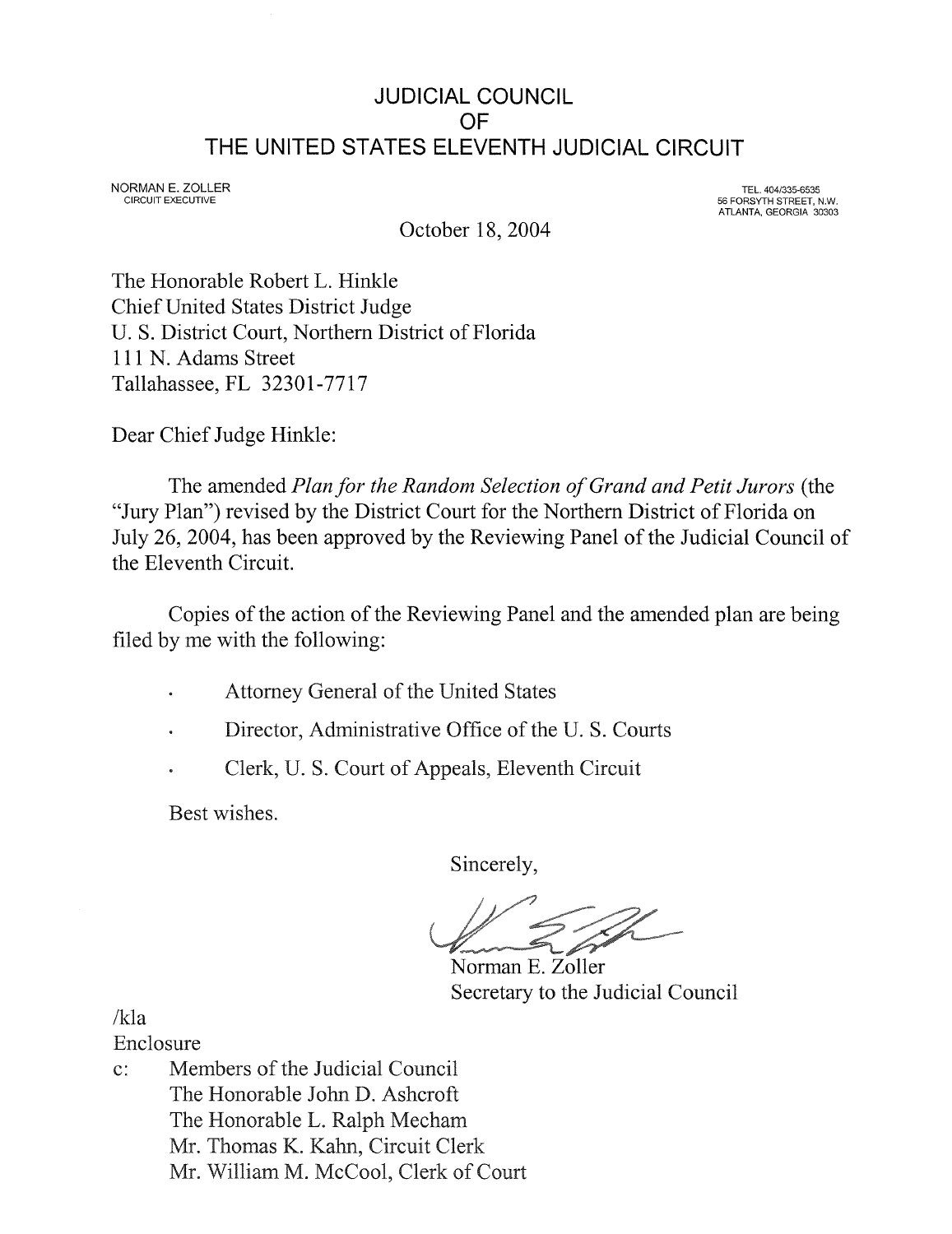### ELEVENTH JUDICIAL CIRCUIT

Reviewing Panel, Jury Plan

The attached Jury Plan as amended July 26, 2004, for the United States District Court for the Northern District of Florida, having been reviewed by the Reviewing Panel of this Circuit is approved.

The following judges comprised and acted as the Reviewing Panel:

### (a) Members of the Judicial Council

Chief Circuit Judge J. L. Edmondson Circuit Judge Gerald Bard Tjoflat Circuit Judge R. L. Anderson Circuit Judge Stanley F. Birch, Jr. Circuit Judge Joel F. Dubina Circuit Judge Susan H. Black Circuit Judge Ed Carnes Circuit Judge Rosemary Barkett Circuit Judge Frank M. Hull Circuit Judge Stanley Marcus

(Alabama) Chief District Judge U. W. Clemon ChiefDistrict Judge W. Harold Albritton III ChiefDistrict Judge Callie V. Granade

(Florida) Chief District Judge Patricia A. Fawsett Chief District Judge WilliamJ. Zioch

(Georgia) Chief District Judge Orinda D. Evans Chief District Judge W. Louis Sands Chief District Judge WilliamT. Moore, Jr.

(b) United States District Court

(Northern District of Florida) Chief District Judge Robert L. Hinkle

Entered for the Reviewing Panel at Atlanta, Georgia, this <sup>1</sup> **<sup>8</sup> th** day of October 2004.

NORMAN E. ZOLLER Circuit Executive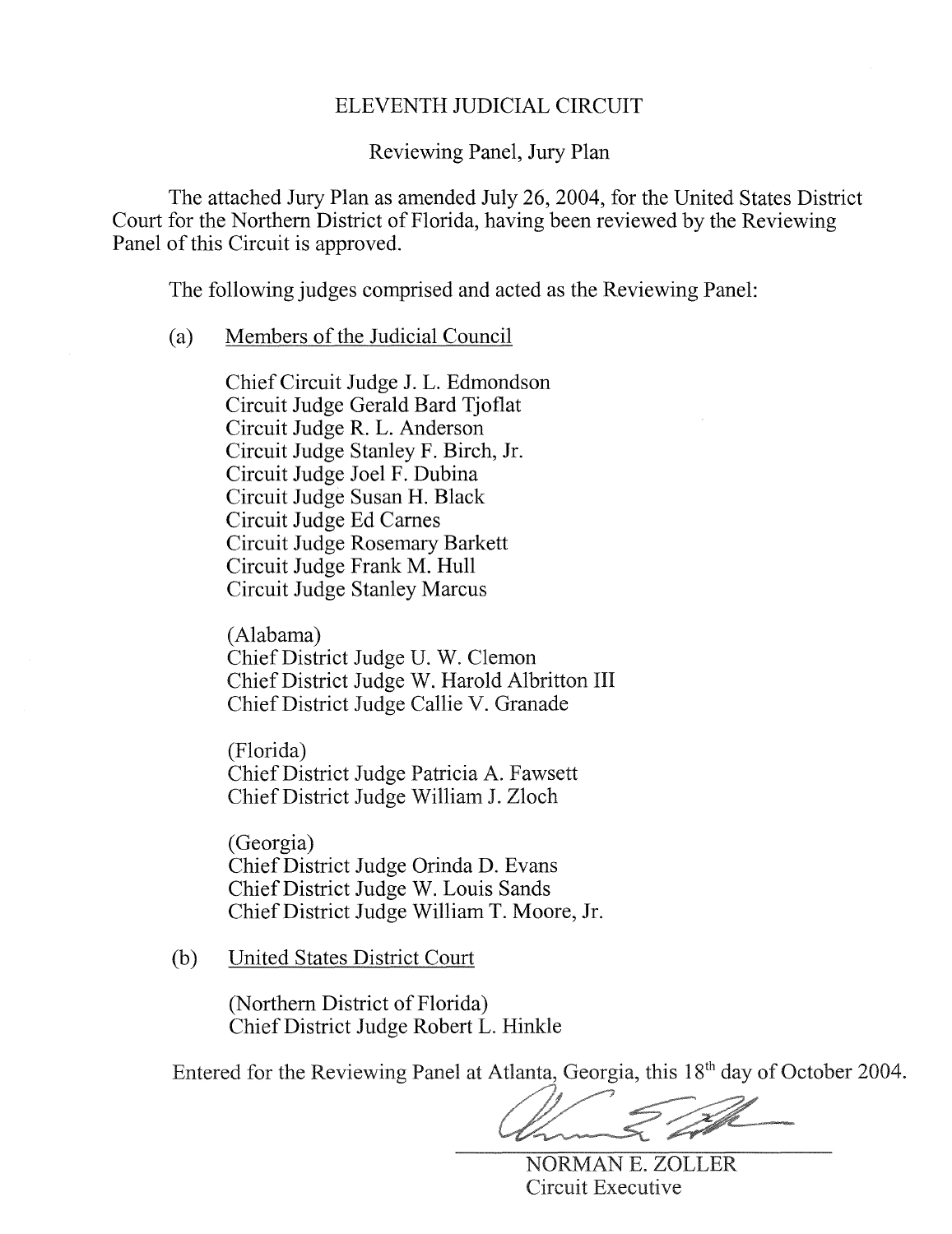# UNITED STATES DISTRICT COURT **NORTHERN DISTRICT OF FLORIDA**

 $\bar{z}$ 

## PLAN FOR THE RANDOM SELECTION OF **GRAND AND PETIT JURORS**

July, 2004

Pursuant to the Jury Selection and Services Act of 1968, As Amended

Title 28, U.S. Code, Section 1861, et seq.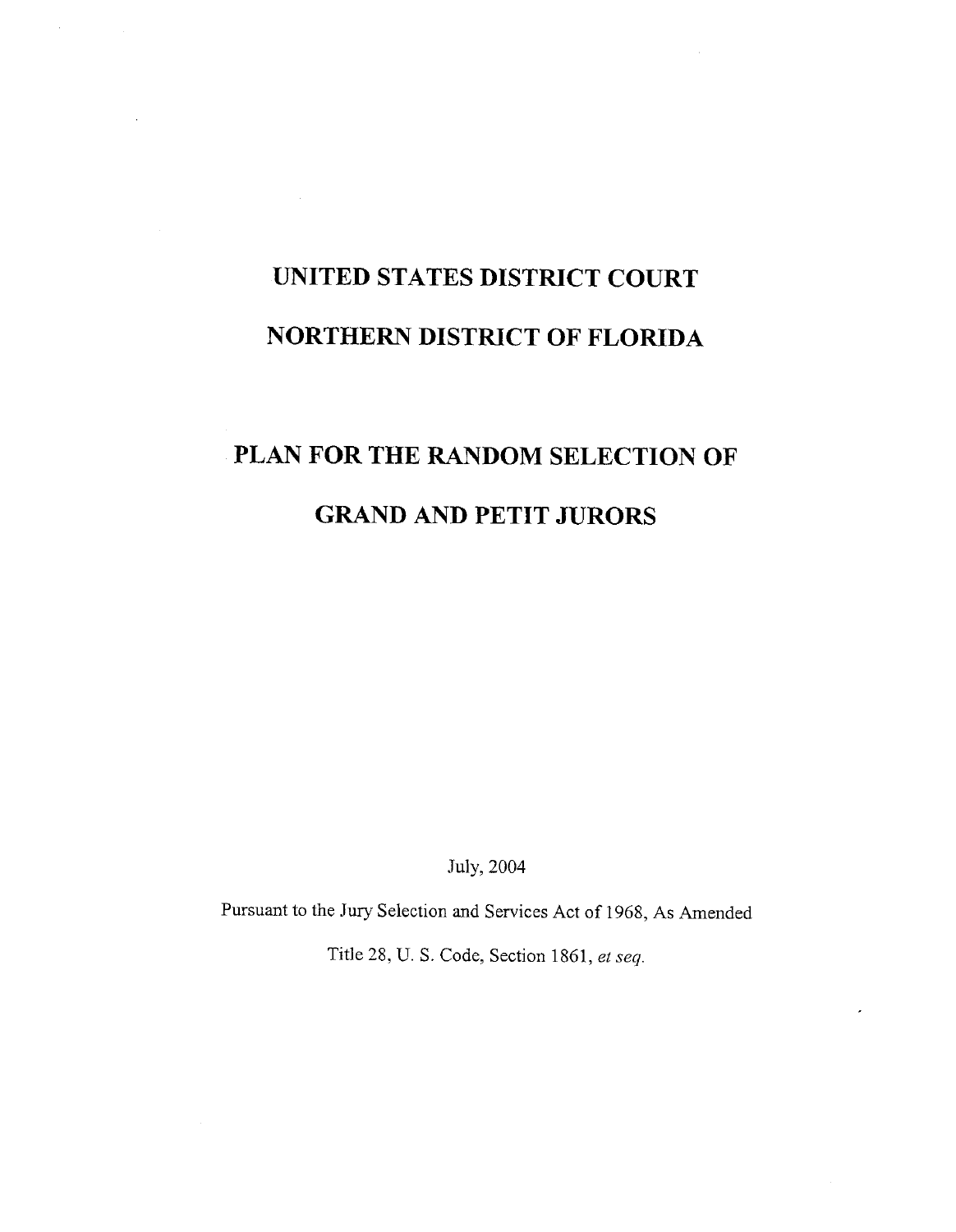## United States District Court for the Northern District of Florida Plan for the Random Selection of Grand and Petit Jurors

Pursuant to the Jury Selection and Service Act of 1968, Title 28, U.S. Code, Section 1861, et. seq., as amended ("the Act"), the following Plan for the Random Selection of Grand and Petit Jurors ("Plan") is hereby adopted by the United States District Court for the Northern District of Florida.

 $\mathbf{I}$ . **Effective Date and Duration** 

> This Plan supersedes any and all plans and amendments heretofore adopted and shall become effective upon approval by the Eleventh Circuit Reviewing Panel, as provided in Title 28, U.S. Code, Section 1863(a). It shall remain in force and effect until modified by the Court with the approval of the Reviewing Panel.

- $\Pi$ Policy
	- The purpose of this Plan is to implement the policies of the United States as set  $A_{\cdot}$ forth in Title 28, U.S. Code, Section 1861:
		- That all litigants in federal courts entitled to trial by jury shall have the  $1.$ right to grand and petit juries selected at random from a fair cross section of the community in the district or division wherein the court convenes;
		- That all citizens shall have the opportunity to be considered for service on  $2.$ grand and petit juries in the district courts of the United States; and
		- $3<sub>1</sub>$ That all citizens shall have an obligation to serve as jurors when summonsed for that purpose.
	- It is further the purpose of this Plan to implement the prohibition against  $B.$ discrimination contained in Title 28, U.S. Code, Section 1862. That section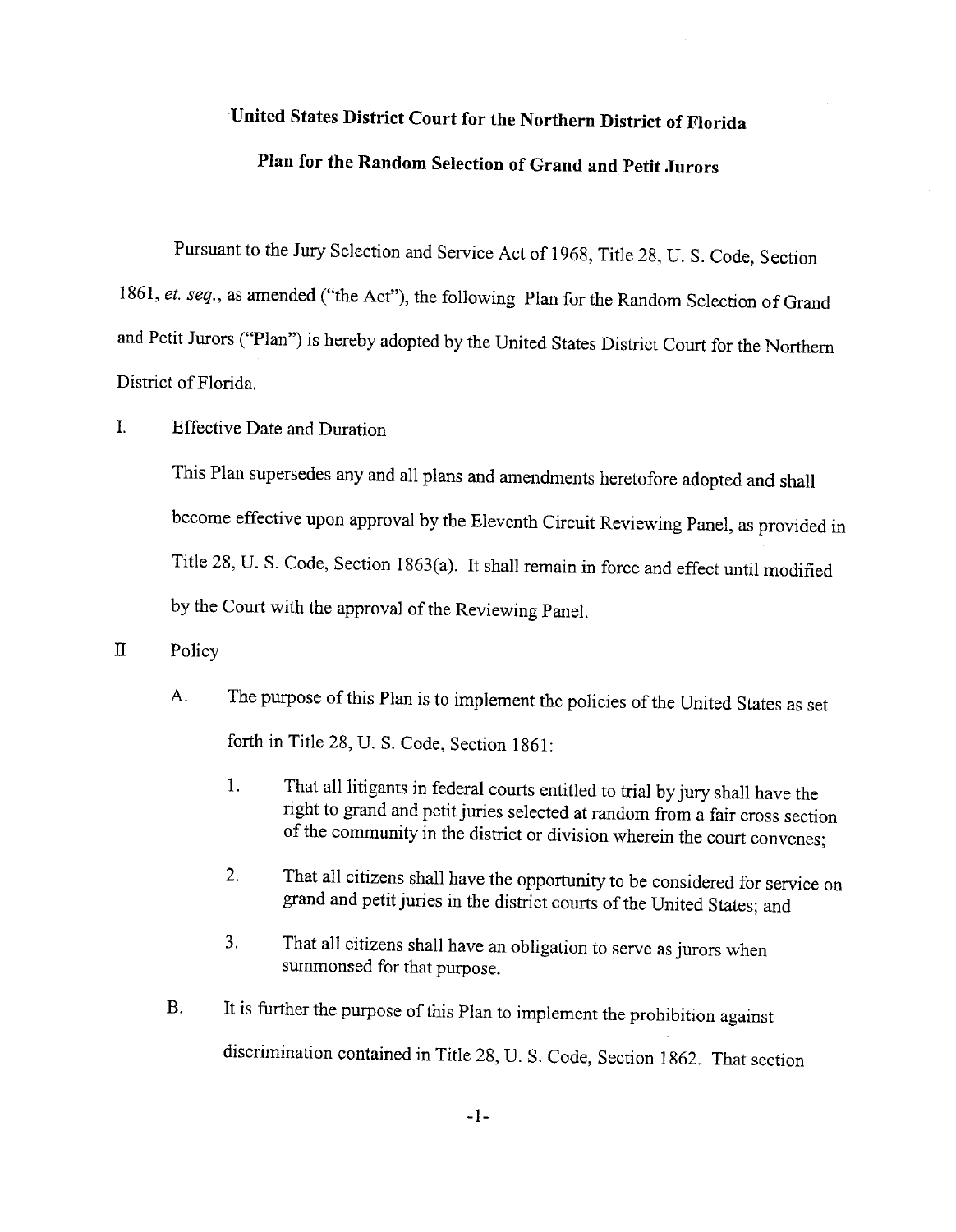provides that no citizen shall be excluded from service as a grand or petit juror in the district courts of the United States on account of race, color, religion, sex, national origin, or economic status.

#### $\mathbf{m}$ Definitions

For purposes of this Plan:

- $A.$ "Clerk" or "Clerk of Court" shall mean the Clerk of the United States District Court for the Northern District of Florida, any authorized deputy clerk, and any other person authorized by the court to assist the Clerk in the performance of duties pursuant to this Plan;
- **B.** "Chief Judge" shall mean the Chief Judge of the United States District Court for the Northern District of Florida;
- $C.$ "Voter registration lists" shall mean the official records maintained by state or county election officials of persons registered to vote in either the most recent state or the most recent federal general election;
- D. "Master jury wheel" or "master wheel" is a term designating all names selected directly from official voter registration lists in a manner prescribed in this Plan:
- "Qualified jury wheel" or "qualified wheel" is a term designating the names of all  $E.$ persons determined to be qualified to serve as grand or petit jurors according to the manner prescribed in this Plan;
- "Qualification form" or "qualification questionnaire" shall mean a form  $F.$ prescribed by the Administrative Office of the United States Courts and approved

 $-2-$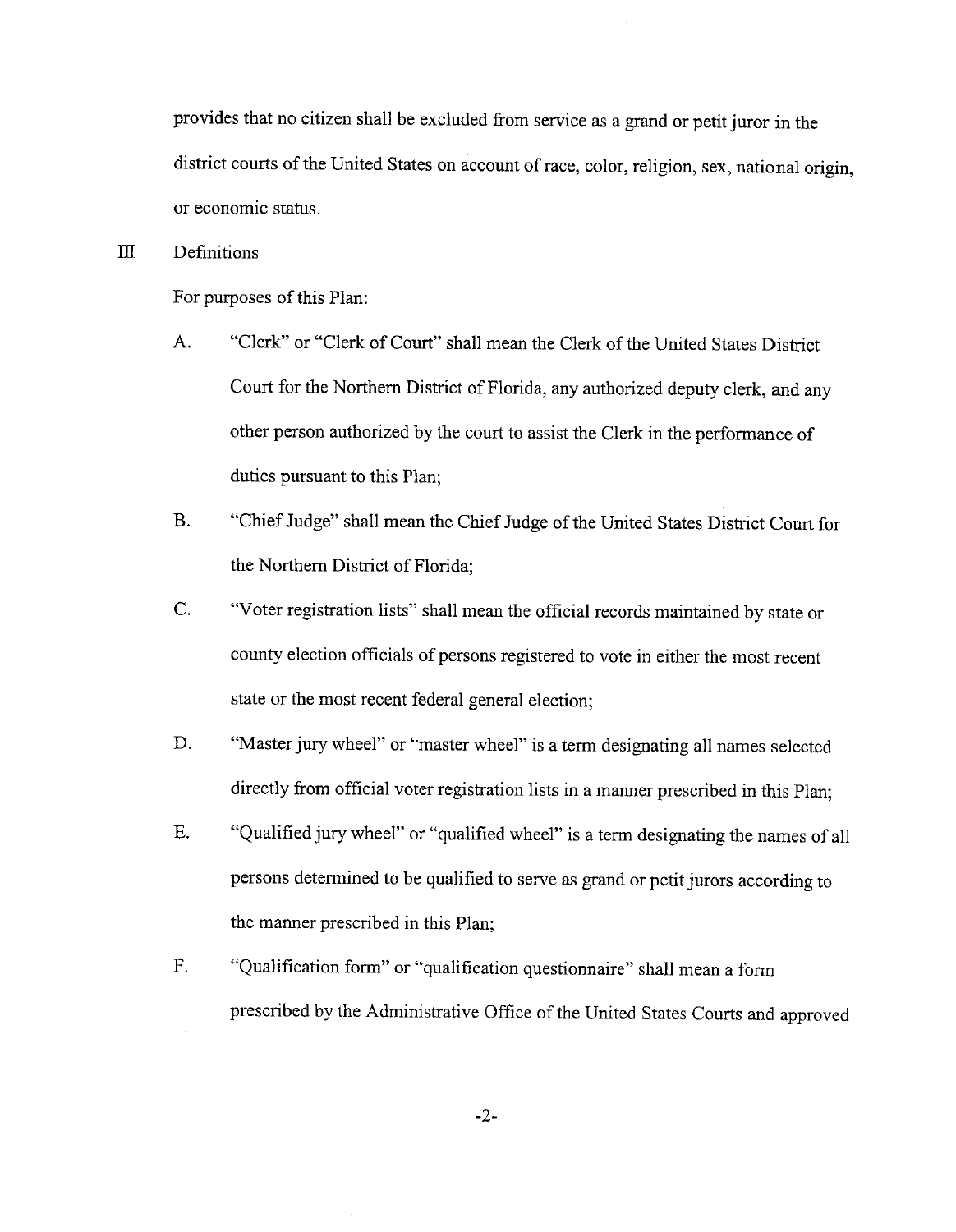by the Judicial Conference of the United States, which shall elicit certain information about a prospective juror;

- "Jury summons" shall mean a summons issued by the Clerk, containing a G. preprinted or stamped seal of the court, the name of the Clerk, and instructions to appear for jury service;
- "Petit juror" shall mean a juror summonsed to serve at a civil or criminal trial Η. proceeding; and
- $\mathbf{I}$ . "Grand juror" shall mean a juror summonsed to serve on a grand jury in one of the divisions of this court.
- IV Applicability

The Northern District of Florida is hereby divided for jury selection purposes into four divisions, which are identical with the statutory composition of the district. Those divisions are:

- Pensacola Division which consists of the counties of Escambia, Okaloosa, Santa  $A.$ Rosa, and Walton;
- Tallahassee Division which consists of the counties of Franklin, Gadsden, **B.** Jefferson, Leon, Liberty, Madison, Taylor, and Wakulla;
- Gainesville Division which consists of the counties of Alachua, Dixie, Gilchrist,  $C.$ Lafayette, and Levy; and
- Panama City Division which consists of the counties of Bay, Calhoun, Gulf, D. Holmes, Jackson, and Washington.

 $-3-$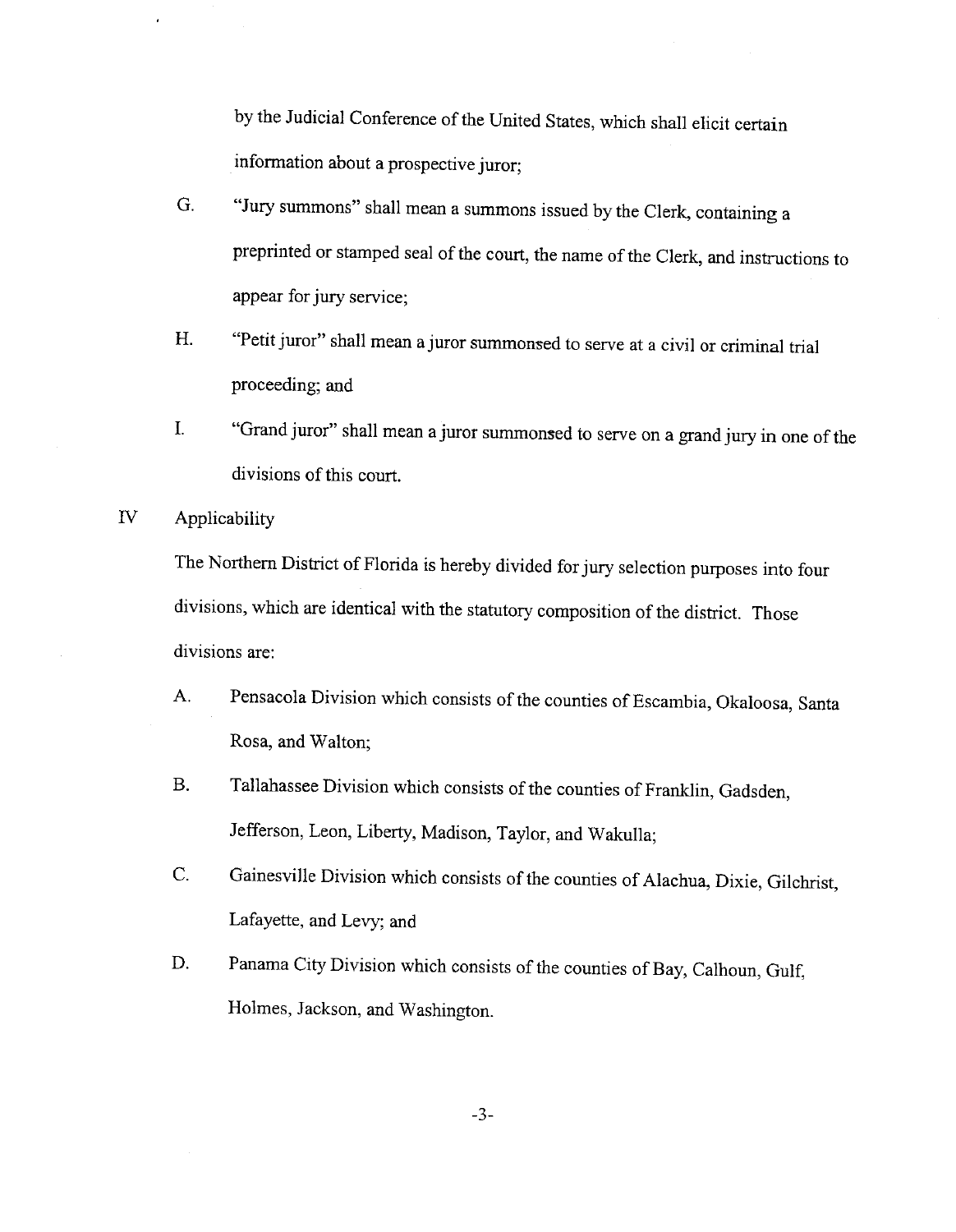The provisions of this Plan apply to all the divisions of the district unless otherwise indicated.

V. Management and Supervision of the Jury Selection Process

> The Clerk, under the supervision and control of the Chief Judge or any judge or judges that the Chief Judges may designate, shall manage the jury selection process. Such management shall be consistent with this Plan and Title 28, U.S.C. Section 1861, et seq. The Clerk may use computers and other automation technologies in implementing this Plan and shall maintain operational guidelines to govern such use. The Clerk also may hire or contract with persons or entities to perform the duties set forth in this Plan, as long as the Clerk supervises the work of such persons or entities and receives written certification from them that work has been completed pursuant to the instructions of the Clerk.

- **VI** Formula for the Method and Manner of Random Selection of Jurors
	- $A<sub>1</sub>$ At the option of the Clerk, and after consultation with the Court, the selection of names from complete source list databases in electronic media for the master jury wheels may be accomplished by a purely randomized process through a properly programmed electronic data processing system. Similarly, at the option of the Clerk, and after consultation with the Court, a properly programmed electronic data processing system for a purely randomized selection may be used to select names from the master wheels for the purpose of determining qualification for jury service and from the qualified wheels for summonsing persons to serve as grand or petit jurors. Such random selections of names from the source lists for

 $-4-$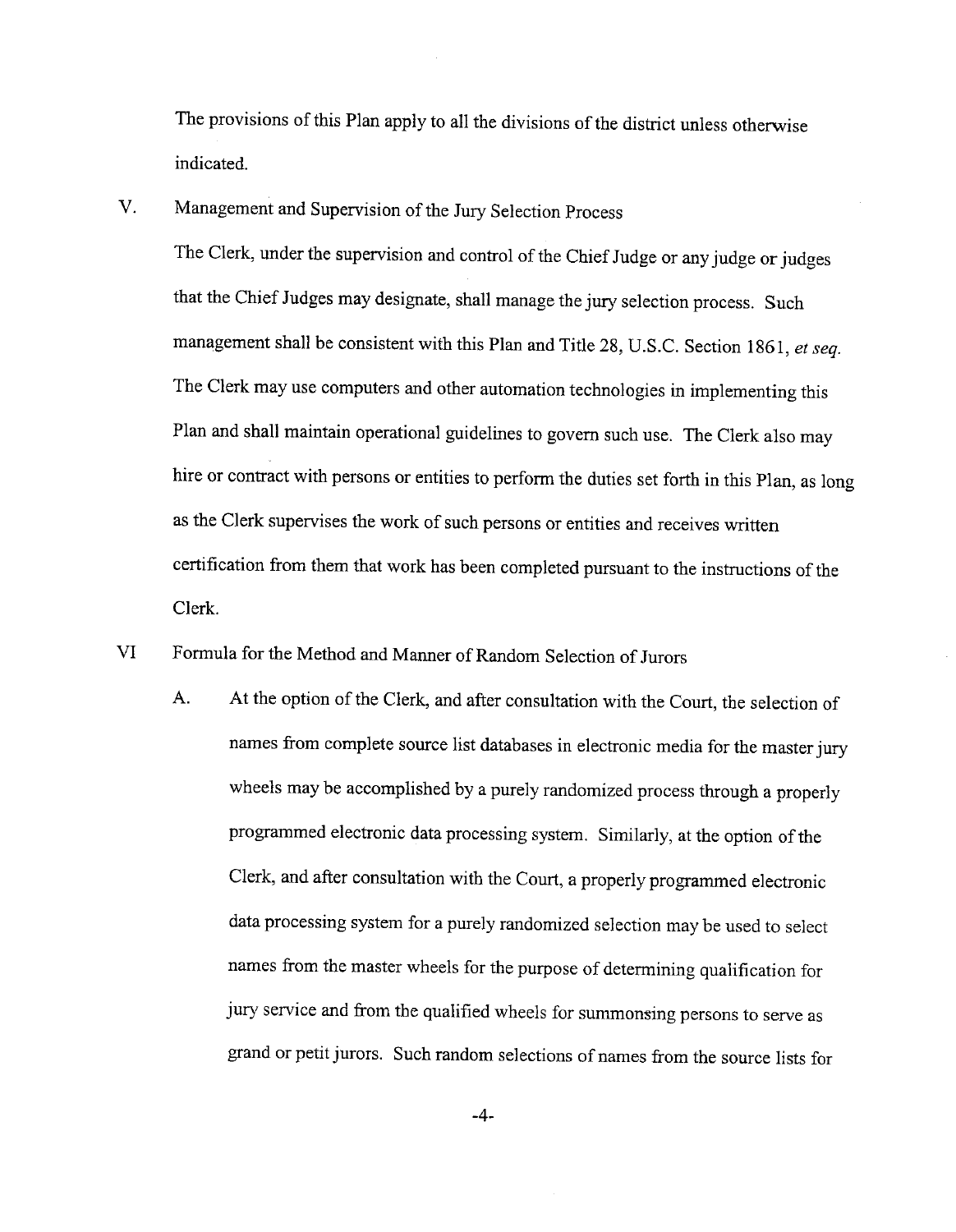inclusion in the master wheels by data computer personnel must ensure that each county within each division is substantially proportionally represented in the master wheels in accordance with Title 28, U. S. Code, Section 1863(b)(3). The selections of names from the source lists, the master wheels, and the qualified wheels must ensure that the mathematical odds of any single name being selected are substantially equal.

- Alternatively, the random selection of names from the source lists, master wheels, **B.** and qualified wheels may be accomplished through a properly programmed electronic data processing system using a "starting number" and "quotient" formula. This formula will ensure that any group of names selected will represent all segments of source records from which names are drawn and that the mathematical odds of any single name being selected are substantially equal.
	- The "quotient" is the number of names in the source list or wheel, divided 1. by the number of names wanted in any one drawing; i.e., the increment of names passed for each name selected. For example, if there are 200,000 names on the voter registration list, and 4,000 of those names are necessary to establish the master wheel, the "quotient" for this drawing would be 50 (200,000 divided by 4,000 equals 50). Or, if there are  $2,000$ names in the qualified wheel and the court wishes to summons 100 jurors, the "quotient" for this drawing would be 20 (2,000 divided by 100 equals  $20$ ).

 $-5-$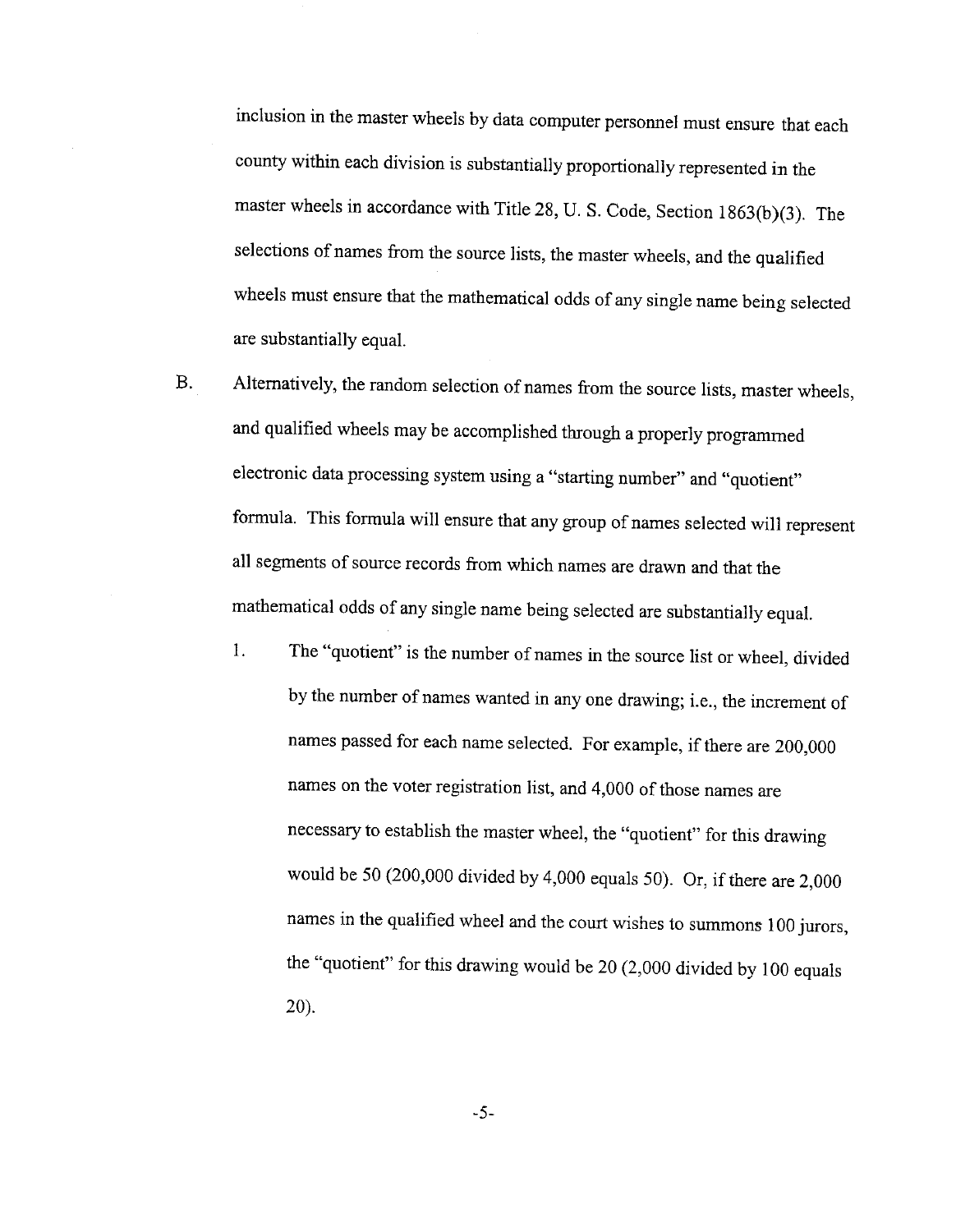- The "starting number" is a number drawn by lot from a box containing  $2.$ consecutively numbered cards covering the same range of numbers as the "quotient." For example, in the qualified wheel drawing mentioned above, the Clerk would place consecutively numbered cards from 1 to 20 in a box and draw one number. If the randomly picked number was 5, the 5<sup>th</sup> name in the wheel would be selected and every 20<sup>th</sup> name thereafter would be selected; i.e., 5<sup>th</sup> name, 25<sup>th</sup> name, 45<sup>th</sup> name, etc.
- $3<sub>1</sub>$ Randomly drawing a "starting number" by lot establishes the location on the list or wheel from which the first name is selected; removes the possibility of human discretion or choice in selection of any individual name, making individual name selection unpredictable and unpredeterminable; and ensures that, at the outset of the drawing, mathematical odds of being picked are substantially equal for all names in the source from which drawn.

#### VII Master Wheels

#### А. Source Lists

The Court finds that the voter registration lists contain names which represent a fair cross section of the community in the Northern District of Florida and that the policy, purpose and intent of the Act will be fully accomplished and implemented by the use of voter registration lists as the source for names of prospective grand and petit jurors. Accordingly, the names of all grand and petit jurors shall be selected at random from the voter registration lists maintained in machine

 $-6-$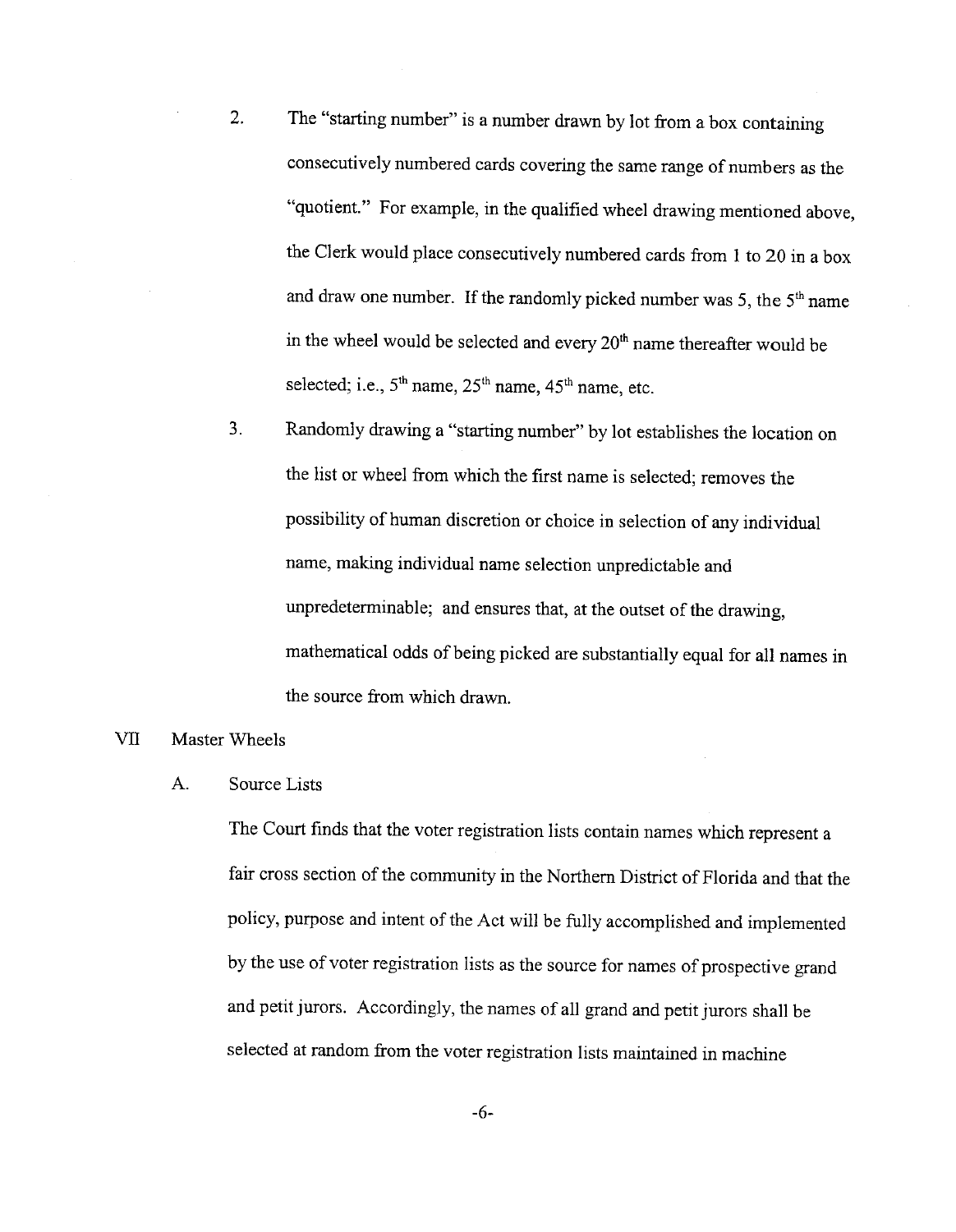readable forms by the by the various county supervisors of election or the Division of Elections of the Department of State of the State of Florida.

Such random selections of grand and petit jurors from voter registration lists may be made by either of the following methods, so long as they comply in all respects with this Plan:

- The Clerk may obtain copies of the complete voter registration lists from  $1.$ the various county supervisors of election or the Division of Elections of the Department of State of the State of Florida. The Clerk shall make the random selection of names pursuant to this Plan from such list or lists; or,
- $2.$ The Clerk may authorize the various county supervisors of election or the Division of Elections of the Department of State of the State of Florida, acting in accordance with specific instructions from the Clerk, to select at random the required number of names from the voter registration lists of the counties that comprise the Northern District of Florida.

#### $B<sub>1</sub>$ Establishment of Master Wheels

The names which are chosen through either of the two methods listed above will be used to fill the appropriate master wheels. The Clerk is required to maintain a separate master wheel for each division in the district, as described in Section IV of this Plan. The names and addresses of all persons randomly selected from the voter registration lists from each division shall be placed in the respective master wheel for each division.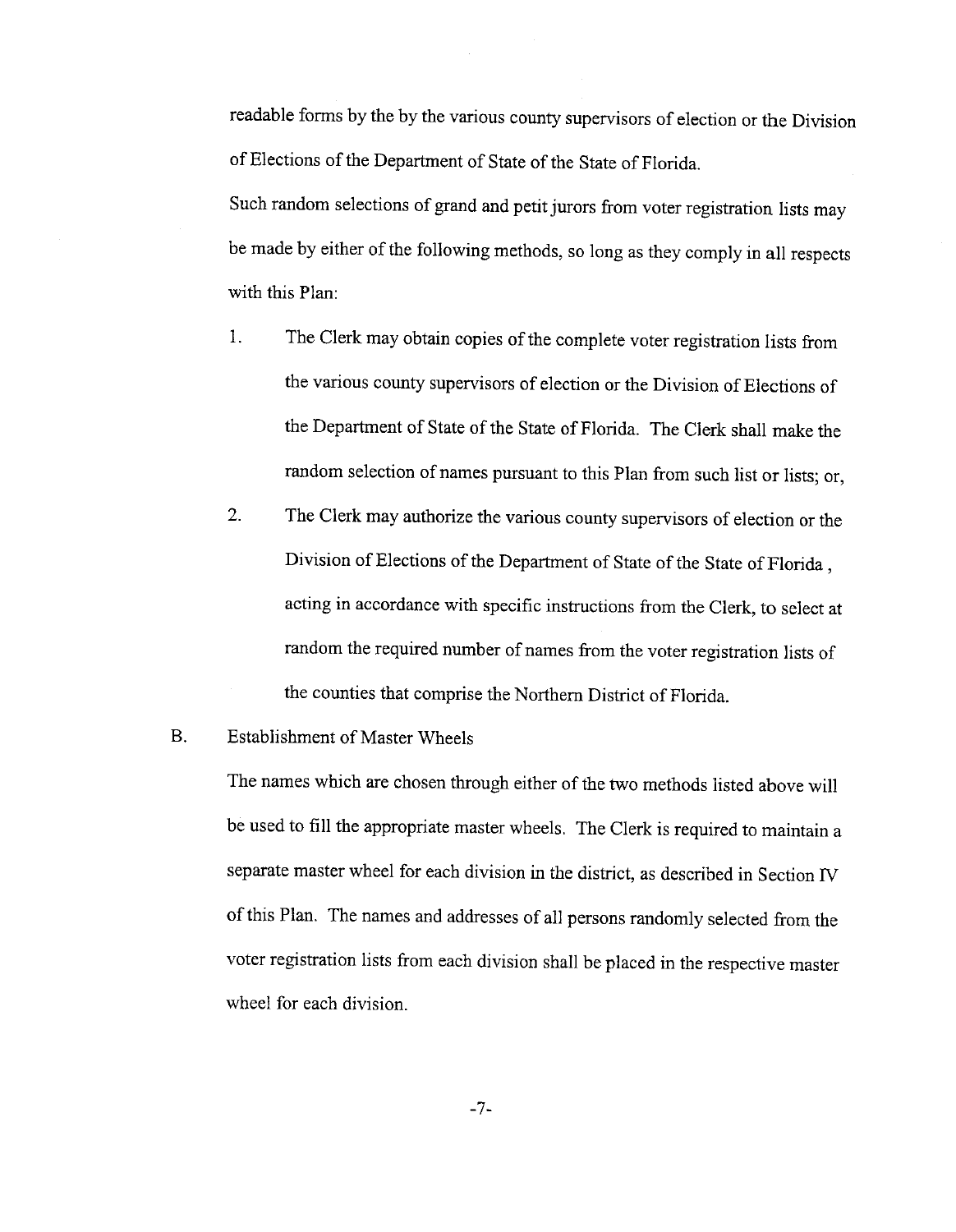$C_{\cdot}$ Number of Names To Be Drawn

> The master wheels shall be emptied and refilled between January 1 and September 1 of each odd-numbered year (2001, 2003, etc.) unless the Chief Judge directs otherwise. The total number of names drawn for each division shall be sufficient, as determined by the Clerk, to accommodate all grand and petit jurors required in the district for a period of two years after each refill, but at a minimum the total number of names shall be at least one half of 1 percent of the total number of names on the voter registration lists for each division. The Chief Judge may order additional names to be placed in any master wheel at any time.

- **VIII** Qualified Wheels
	- $A.$ Establishment of Qualified Wheels
		- $1.$ The Clerk shall maintain a separate qualified wheel for each division in the district.
		- $2.$ From time to time as the need arises, the Clerk shall publicly draw at random from the master wheel of each division in the manner set forth in Section VI of this Plan the names of persons to whom questionnaires will be sent for the purpose of examining their qualifications for jury service.
		- $3.$ The Clerk shall place in the qualified wheel for each division the names of all persons drawn from the master wheel of that division who, upon return of their questionnaires, are found not to be disqualified, exempt, or excused pursuant to this Plan. The Clerk shall ensure that at all times a sufficient number of names is contained in each of the divisional qualified

 $-8-$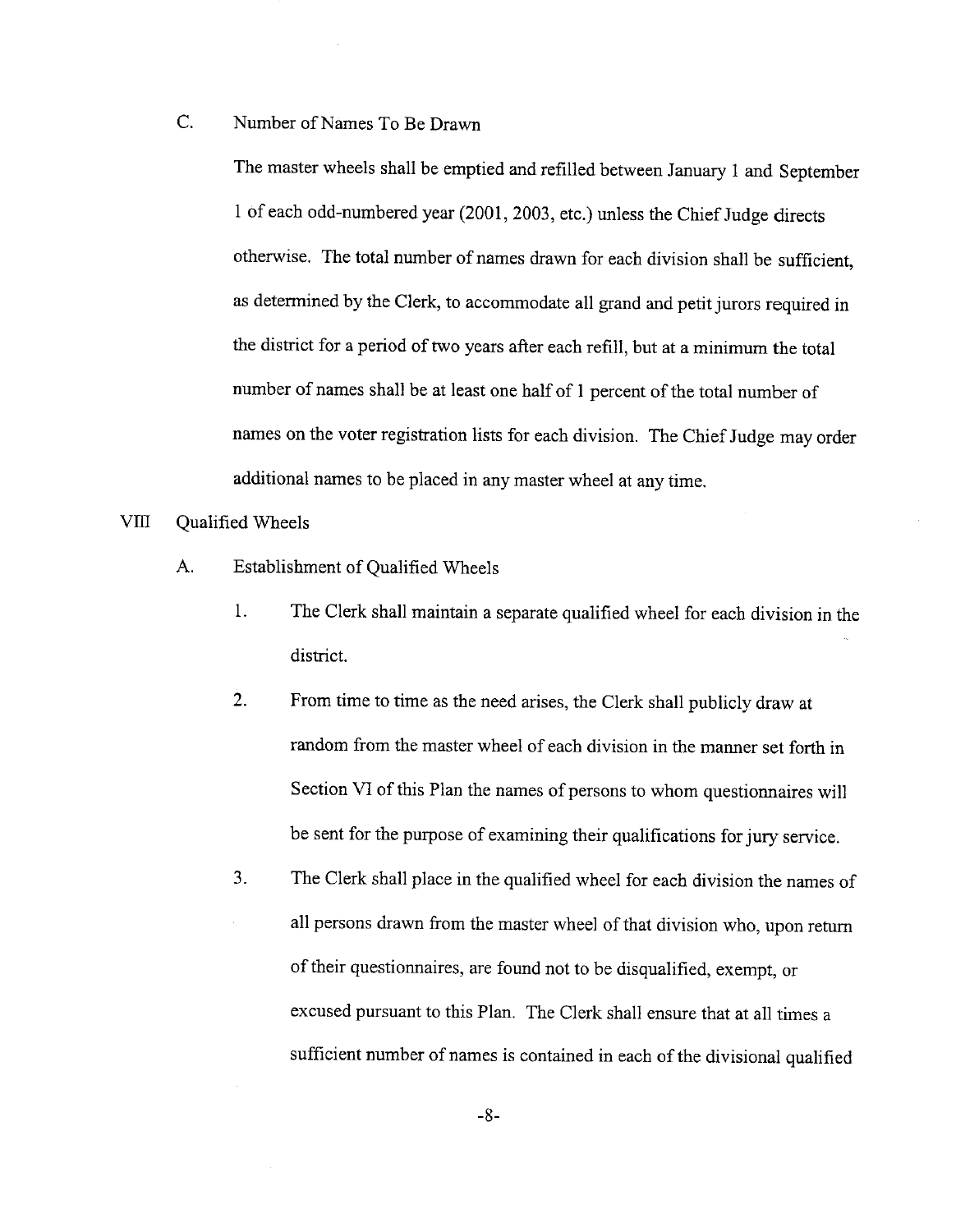wheels so that the grand and petit jury pools may be drawn at any time required by the Court.

- Unless the Chief Judge directs otherwise, the qualified wheel of each  $\overline{4}$ . division shall be emptied and refilled during each odd-numbered year as soon as the process of qualifying jurors from the new master wheels has produced a sufficient number of qualified jurors who represent a fair cross section of the community to meet the needs of the court.
- $B<sub>1</sub>$ **Qualification Questionnaires** 
	- After determining the number of names to be drawn from the master wheel  $1.$ of each division, as determined by the Clerk to meet the needs of the court, a qualification questionnaire shall be mailed by the Clerk to each person whose name has been drawn from the master wheels. The qualification questionnaire shall be executed and returned within ten days of receipt by the juror. If the person to whom the qualification questionnaire is sent is unable to complete it, another person shall complete it and indicate on the qualification questionnaire why such action was necessary.
	- Whenever an omission, ambiguity, or error in the execution of the  $2.$ qualification questionnaire is apparent, the Clerk shall return the form to the prospective juror, with instructions to make any necessary corrections and to return the corrected form to the Clerk within ten days.

 $-9-$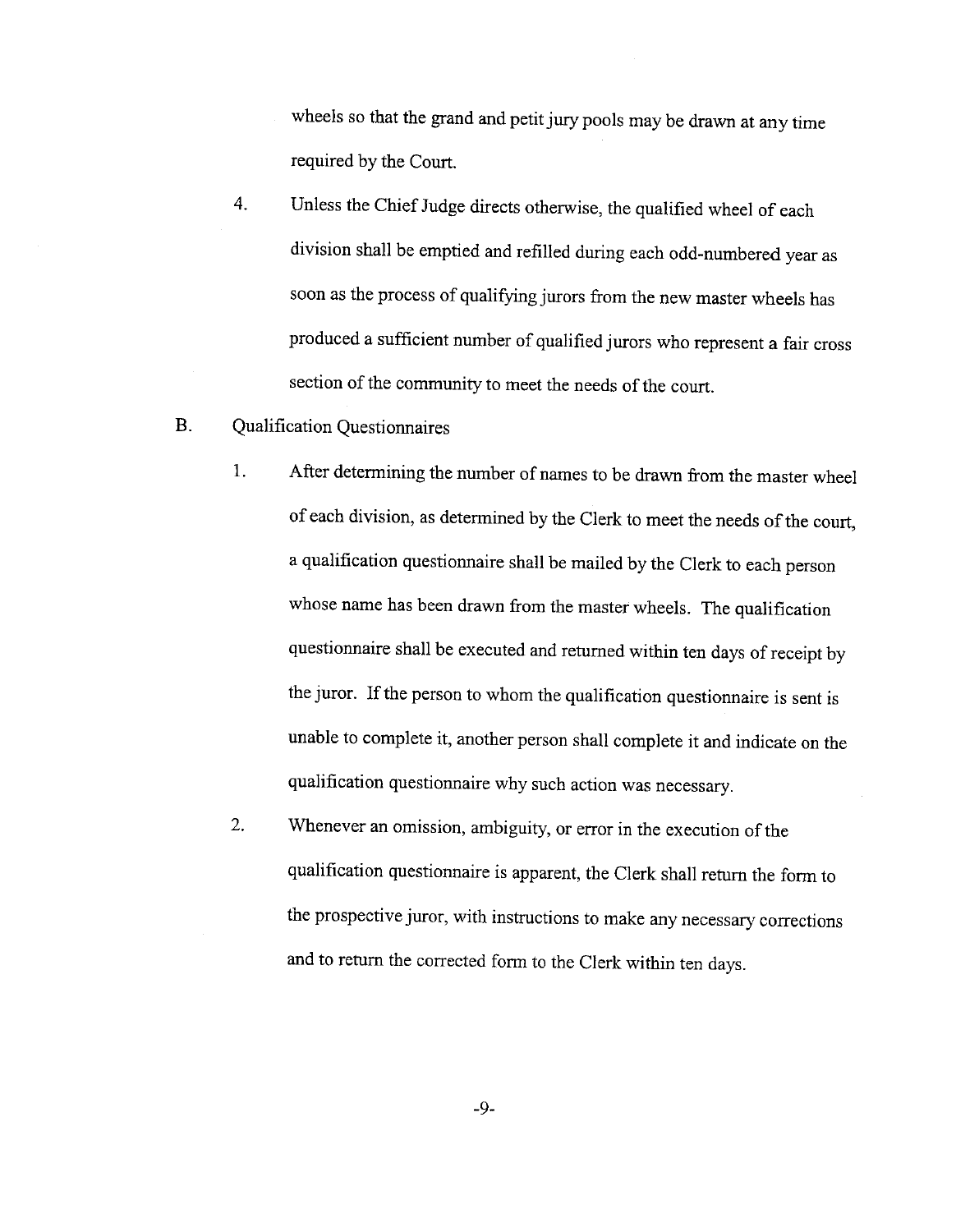- 3. Pursuant to Title 28 U.S. Code, Section 1864(a), a person who fails to return a completed qualification questionnaire as instructed may be summonsed by the Clerk to fill out a qualification questionnaire.
- C. Determination of Qualification for Jury Service
	- 1. The Clerk, under the supervision of the court, shall determine solely on the basis of information provided on the qualification questionnaire whether a person is qualified for jury service, or unqualified for, or exempt, or to be excused from jury service. The Clerk shall record such determination on the qualification questionnaire or on the person's record in the court's electronic database. The Clerk shall also note the failure of a prospective juror to return the qualification questionnaire or to appear in response to a summons because of failure to return the qualification questionnaire as instructed.
	- $\overline{2}$ . Pursuant to Title 28, U.S. Code, Section 1865(b), any person shall be determined to be qualified to serve as a grand or petit juror in this district unless he or she:
		- Is not a citizen of the United States; a.
		- $<sub>b</sub>$ .</sub> Is not 18 years old or older;
		- Has not resided for a period of one year within this district;  $\mathbf{c}$ .
		- d. Is unable to read, write and understand the English language with a degree of proficiency sufficient to complete satisfactorily the qualification questionnaire;

 $-10-$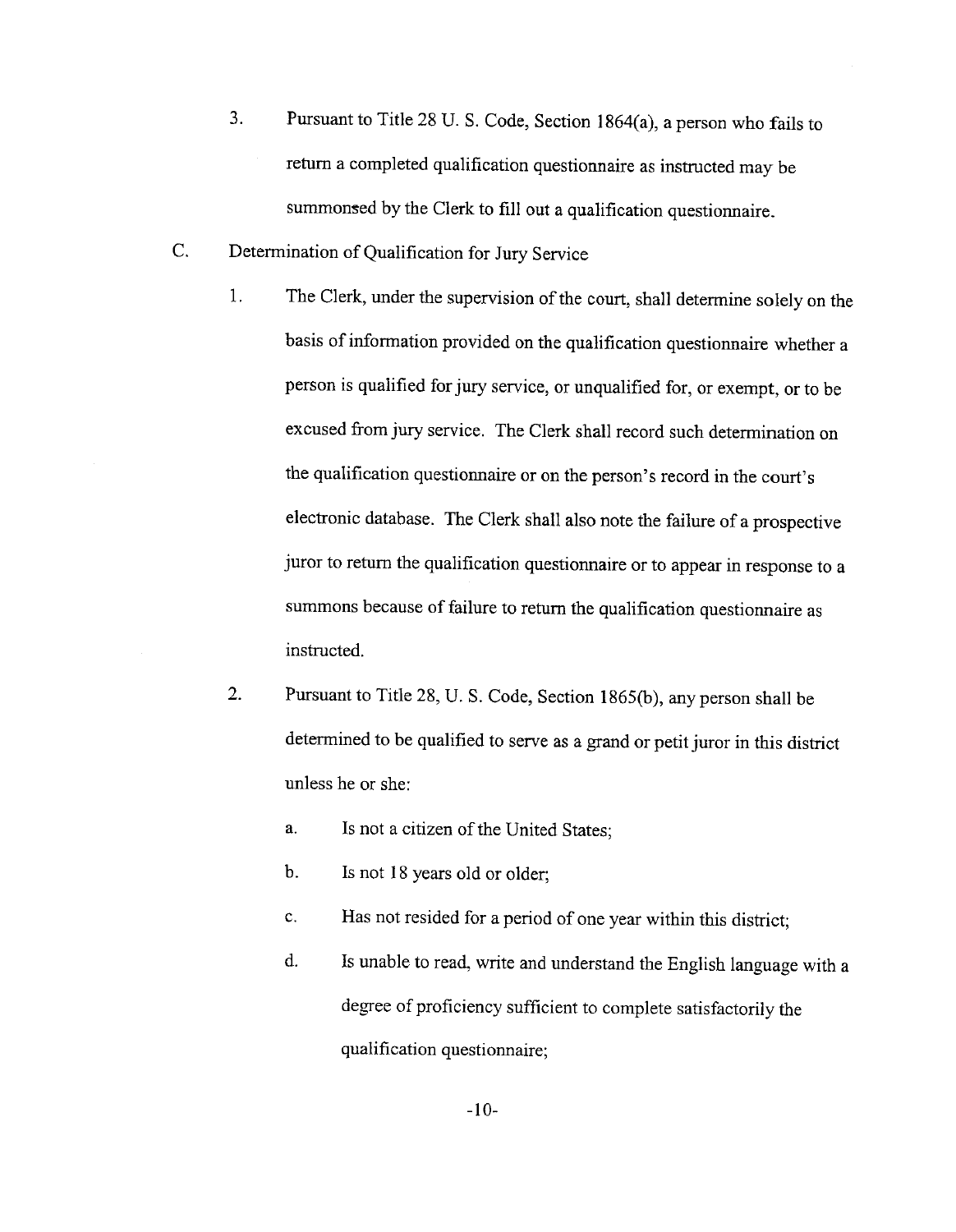- e. Is unable to speak the English language;
- f. Is incapable, by reason of mental or physical infirmity, to render satisfactory jury service;
- Has a charge pending against him or her for the commission of a g. crime punishable by imprisonment for more than one year; or
- Has been convicted in a state or federal court of record of a crime h. punishable by imprisonment for more than one year and has not had his or her civil rights restored.
- D. **Exemptions from Jury Service**

Pursuant to Title 28, U.S. Code, Section 1863(b)(6), the Court finds that exempting the following groups of persons or occupational classes from jury service is in the public interest and would not be inconsistent with the Act:

- Members in active service of the Armed Forces of the United States; 1.
- $2.$ Members of the fire or police departments of any state, district, territory or possession, or any subdivision thereof, but not members of any voluntary organizations;
- Public officers in the executive, legislative, or judicial branches of the  $3<sub>1</sub>$ government of the United States, or any state, district, territory; or possession, or any subdivision thereof who are actively engaged in the performance of official duties. Public officer shall mean a person who is either elected to public office or who is an officer directly appointed by a person elected to public office.

 $-11-$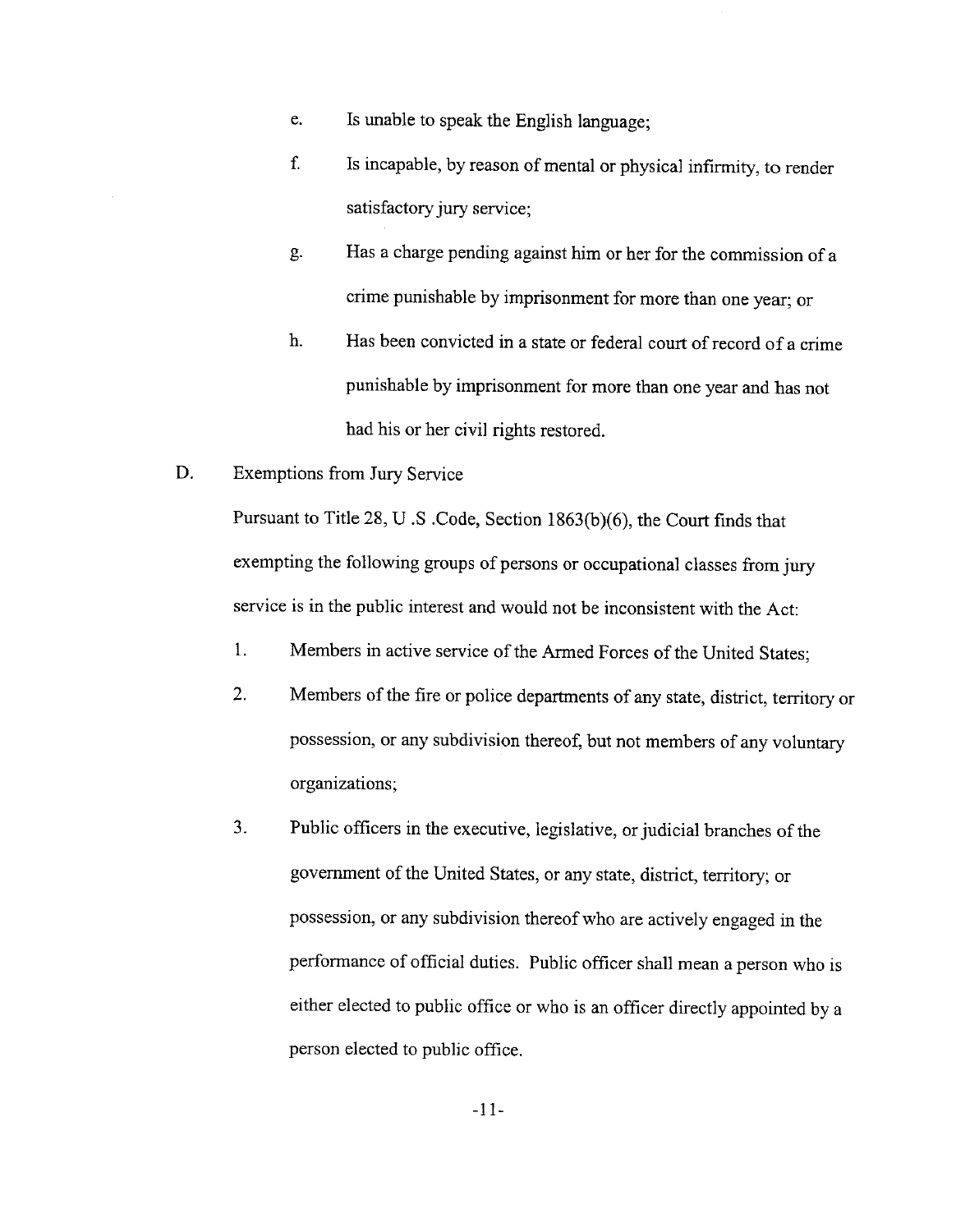- $E.$ **Excuses from Jury Service** 
	- $1.$ Permanent Excuses for Life of the Master Wheels

Pursuant to Title 28, U.S. Code, Section 1863(b)(5)(A) and (B), the Court hereby finds that members of the following occupational classes or groups of persons would endure undue hardship or extreme inconvenience if required to perform jury service and, therefore, shall be excused from such service upon individual request:

- a. A person over 70 years of age;
- $\mathbf b$ . A person who has served as a grand or petit juror in federal court within the last two years;
- A person having active care and custody of a child or children  $\mathbf{c}$ . under 10 years of age, whose health and/or safety would be jeopardized by any absence for jury service;
- $\mathbf{d}$ . A person having active care and custody of, or who is essential to the care of, aged or infirm persons;
- A person whose services are so essential to the operation of a e. commercial or agricultural enterprise that it would close or cease to function if such person were required to perform jury service; or
- f. A person who serves as a volunteer firefighter, rescue squad member or ambulance crew member in an official capacity, without compensation, in a public agency. Public agency means

 $-12-$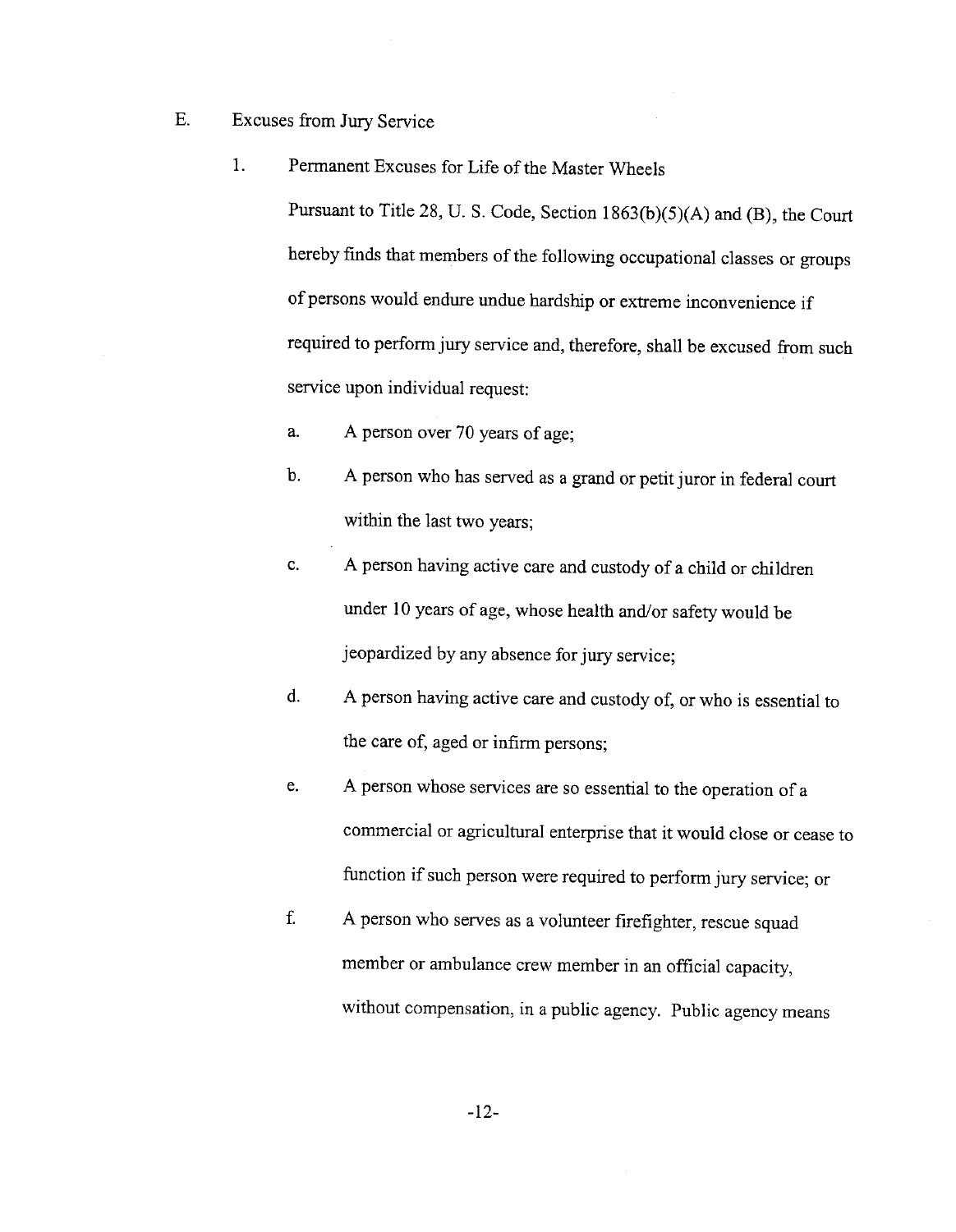the United States, or any state, district, territory or possession, or any subdivision thereof.

- $2.$ **Temporary Excuses** 
	- a. Any person summonsed for jury service may be excused temporarily by the Clerk upon a showing of undue hardship or extreme inconvenience. Such excuse may be for specific dates within the term for which the juror was summonsed or for such period of time as the Clerk or the Court deems necessary.
	- $<sub>b</sub>$ </sub> If a juror is excused temporarily, the name of the juror shall be returned to the qualified wheel for selection or deferred to a specific date.
	- $\mathbf{c}$ . A juror shall be notified, orally or in writing or both, whether or not his or her request to be excused has been granted.
- $F.$ **Exclusions from Jury Service**

Pursuant to Title 28, U. S. Code, Section 1866(c), any juror who has been summonsed for jury service may be excluded by the Court upon a finding by the Court:

- $1<sub>1</sub>$ That such person may be unable to render impartial jury service or that his or her service as a juror would possibly disrupt the proceedings;
- $2.$ That such person is peremptorily challenged as provided by law;
- $3.$ That such person should be excluded pursuant to the procedure specified by law upon a challenge by any party for good cause shown; or

 $-13-$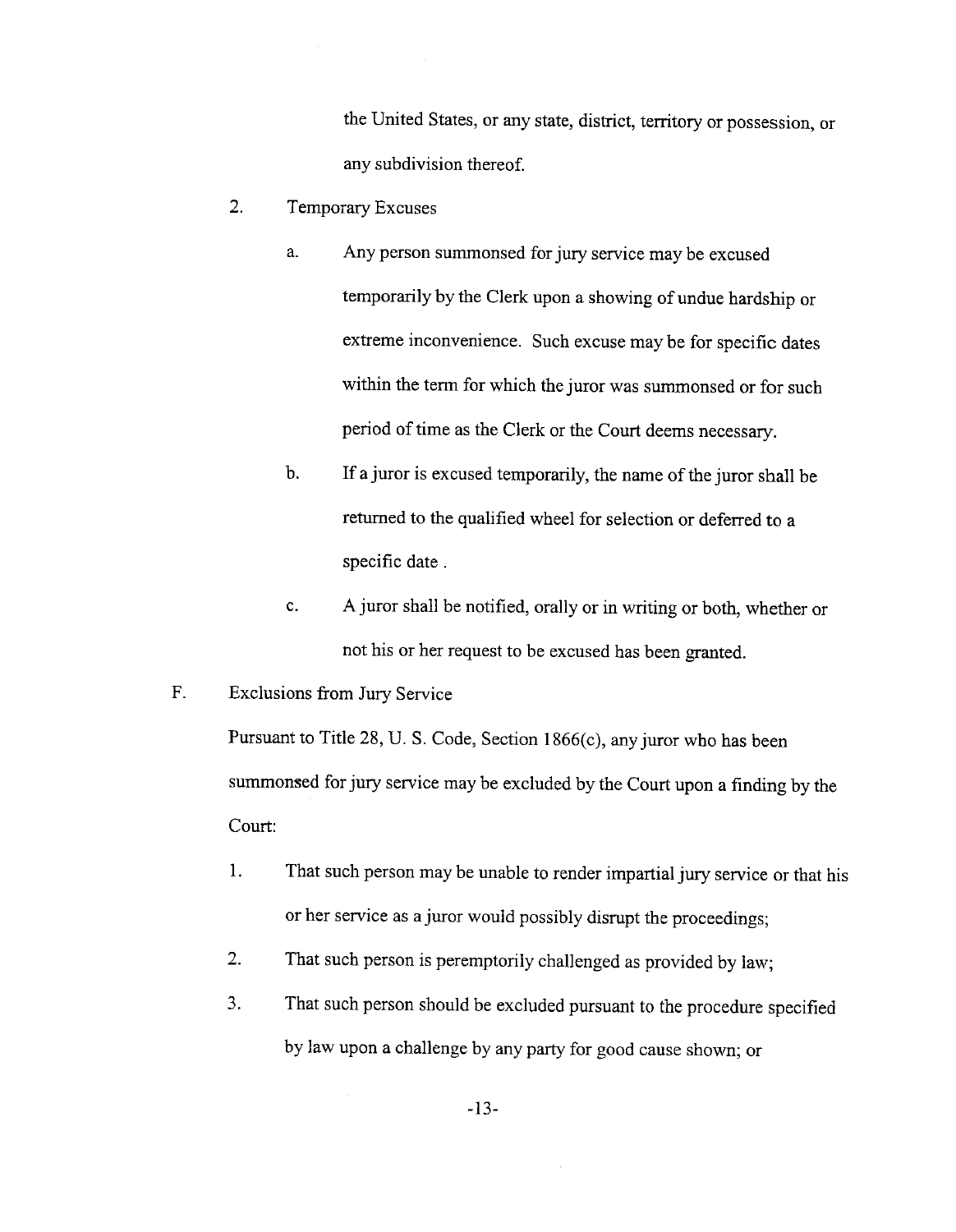- $4.$ That such person would be likely to threaten the secrecy of the proceedings, or otherwise adversely affect the integrity of jury deliberations; provided that no person shall be excluded under this subparagraph unless the Judge, in open court, determines exclusion is warranted and will not be inconsistent with Title 28, U. S. Code, Sections 1861 and 1862. The names of persons excluded under this subparagraph, together with detailed explanations for the exclusions, shall be forwarded immediately to the Judicial Council of the Eleventh Circuit for disposition under the provisions of Title 28, U.S. Code, Section 1866 (c).
- $5<sub>1</sub>$ Such person excluded from a particular jury under the provisions of subparagraphs 1 through 3 of this subsection F shall be eligible to sit on another jury if the basis for the initial exclusion would not be relevant to the ability of such person to serve on another jury.
- $IX$ Drawing of Names for Issuance of Summons

#### A. Summons

Once the qualified wheel of a division is filled, the names of persons contained in that qualified wheel may be summonsed at random for service on either a grand jury or a petit jury.

#### **B. Grand Juries**

Three separate and distinct geographic areas of this district are hereby established for the summonsing of grand jurors: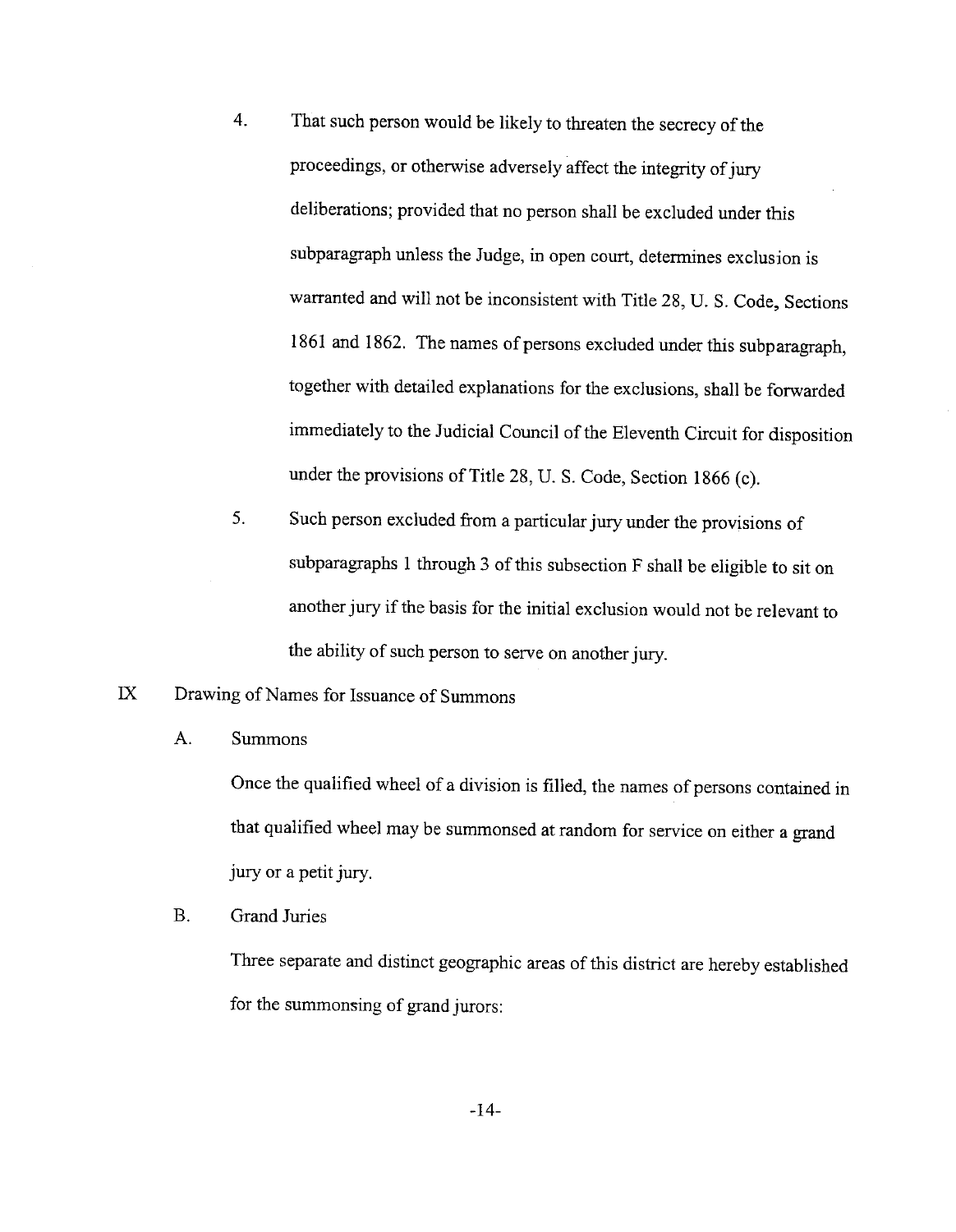- Unless otherwise specifically ordered by the Chief Judge, a grand jury for  $1.$ the Pensacola and Panama City Divisions shall sit at Pensacola. An equal number of names shall be publicly drawn at random from the qualified wheels of each of these two divisions only.
- Unless otherwise specifically ordered by the Chief Judge, a grand jury for  $2.$ the Tallahassee Division shall sit in Tallahassee, and names shall be publicly drawn at random from the qualified wheel of this division only.
- Unless otherwise specifically ordered by the Chief Judge, a grand jury for  $3.$ the Gainesville Division shall sit in Gainesville, and names shall be publicly drawn at random from the qualified wheel of this division only.
- $\mathbf C$ Petit Juries
	- The Clerk shall publicly draw at random names for a petit jury panel from  $\mathbf{1}$ . the qualified wheel of the division in which trial is scheduled to be held.
	- The number of names drawn shall be consistent with the number of jurors  $\overline{2}$ . required to serve the needs of the Court.
	- Except when necessary to complete service in a particular case, no person 3. shall be required to serve or attend court for prospective service as a petit juror for a total of more than thirty days.
- X. Maintenance and Inspection of Records
	- Disclosure of Names  $A_{\cdot}$

Unless otherwise ordered by the Court, the names drawn from any qualified wheel to serve as grand or petit jurors shall not be disclosed or made available to the

 $-15-$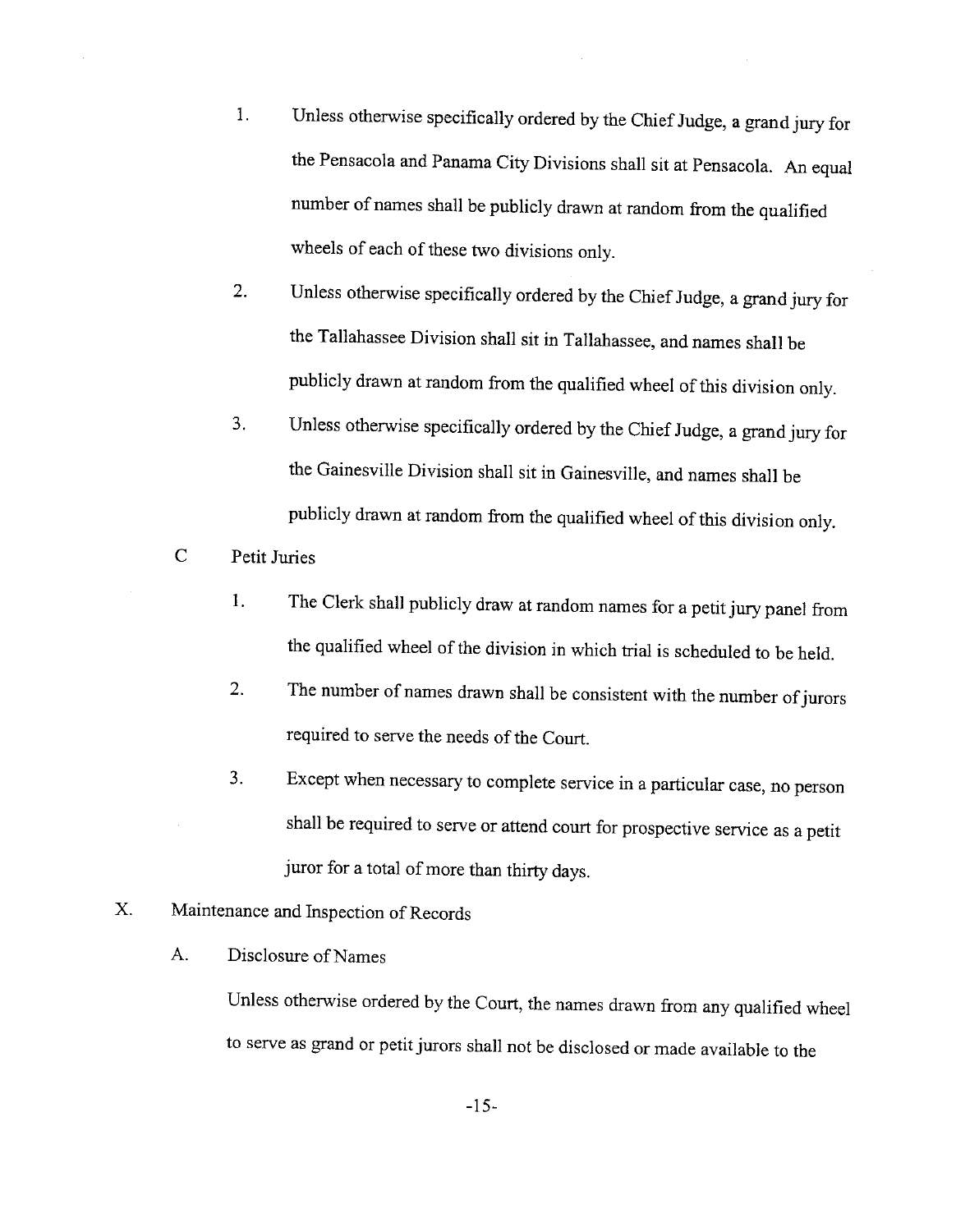public. The names of grand jurors may be provided to the United States Attorney by the Clerk. The Court may order the names of jurors to be kept confidential in any case when the interests of justice so require. The names of prospective jurors shall not be disclosed except as provided in Title 28, U.S. Code, Sections 1867 and 1868.

- $\bf{B}$ Records
	- $\mathbf{1}$ . The names in the master wheels, the qualified wheels, and on grand and petit jury panels may be maintained in printed form or on electronic data storage devices.
	- The Clerk shall retain and, when requested, provide public access to this  $2.$ Plan, including a verbal description of the methods used to refill the master and qualified wheels and to summons jurors.
	- 3. The contents of records or papers used by the Clerk in connection with the jury selection process shall not be disclosed, except pursuant to this Plan or as may be necessary in the preparation or presentation of a motion under Title 28, U.S. Code, Sections 1867(a), (b) or (c).
	- After the master wheels are emptied and refilled pursuant to this Plan, and  $\overline{4}$ . after all persons selected to serve as jurors before the master wheels were emptied have completed such service, all records and papers compiled and maintained by the Clerk before the master wheels were emptied shall be preserved in the custody of the Clerk for four years and shall be available for public inspection for the purpose of determining the validity of the

 $-16-$